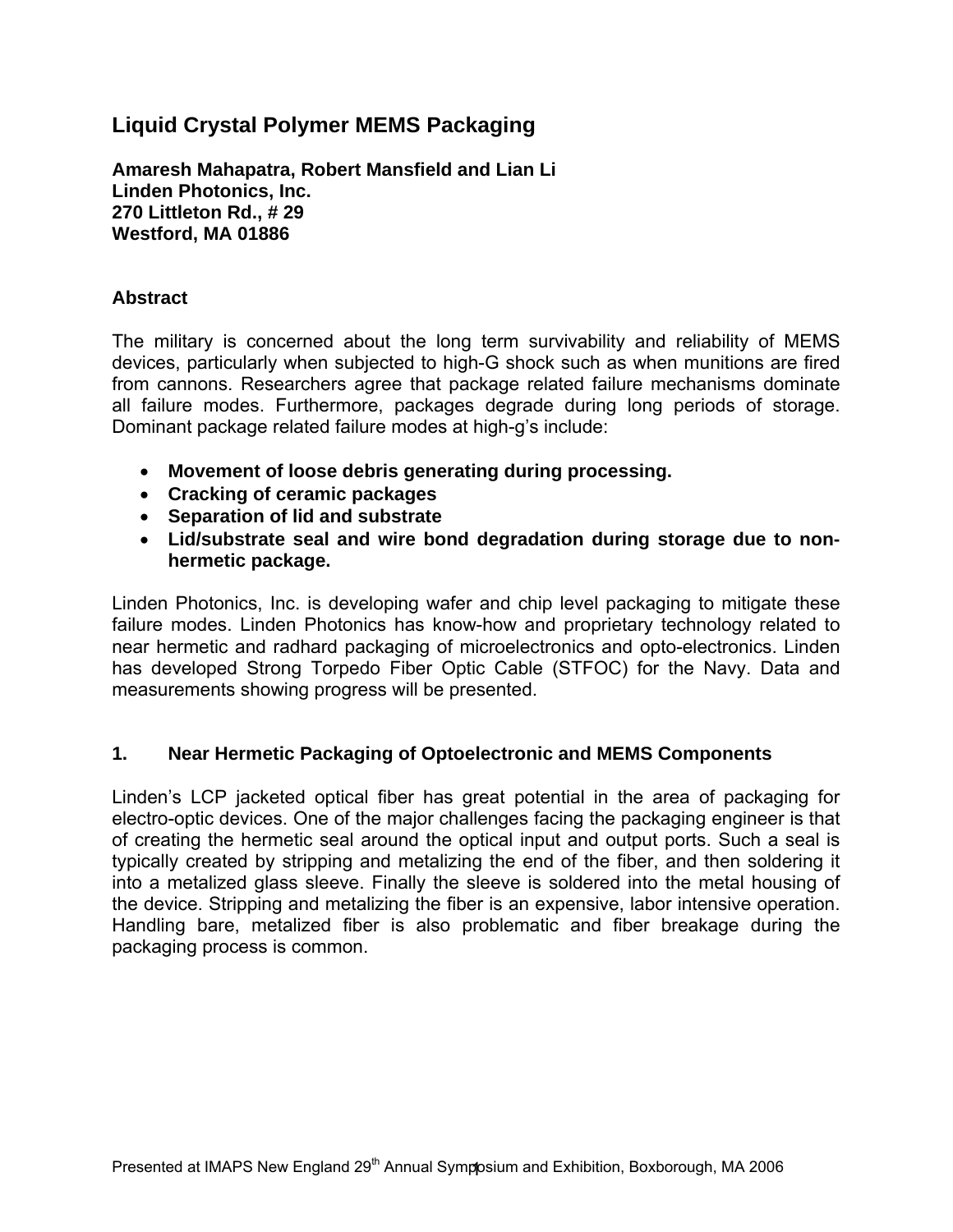

## **Figure 1. Packaged opto-electronic device with hermetically sealed optical ports**

With Linden's technology, it is possible to use LCP both for the hermetic packaging, and the fiber jacket (Figure 1). This monolithic approach to the packaging problem has the advantage that no special preparation of the fiber is required, and expensive metalized pigtail can be replaced by a short length of LCP jacketed fiber which is inherently more robust and easier to handle.

## **2. LCP Buffered Optical Cable (Patent Pending)**

To this end we have used a conventional cross-head extruder to buffered SMF28 optical fiber with a layer of LCP. As is well known the tensile strength of LCP increases with decreasing wall thickness because of increased alignment of polymer chains along extrusion direction. Transverse modulus, however, remains unchanged. This is illustrated by data published by Ticona and shown in Figure 2.Ticona published data

We extruded thin layers of LCP to form cables with diameters of 0.014" .016" and .020" diameter and demonstrated that the strength of the LCP material increases as the thickness is reduced. We also extruded thin monofilaments of LCP with nominal diameters of .002", .005" and .01" and measured the tensile strength of each. The results for these measurements are shown in 0 2 together with those from the thin walled cable, and data from the Vectra product sheet for thin walled molded parts.

As can be seen from the chart, there is a very significant increase in the strength of the material as the thickness is reduced below .01", and the UTS of the thinnest (.002") filament is over 4 times that of a molded .05" thick sample. The strength also varies with the process, and there is some overlap between the extruded tube and filament. We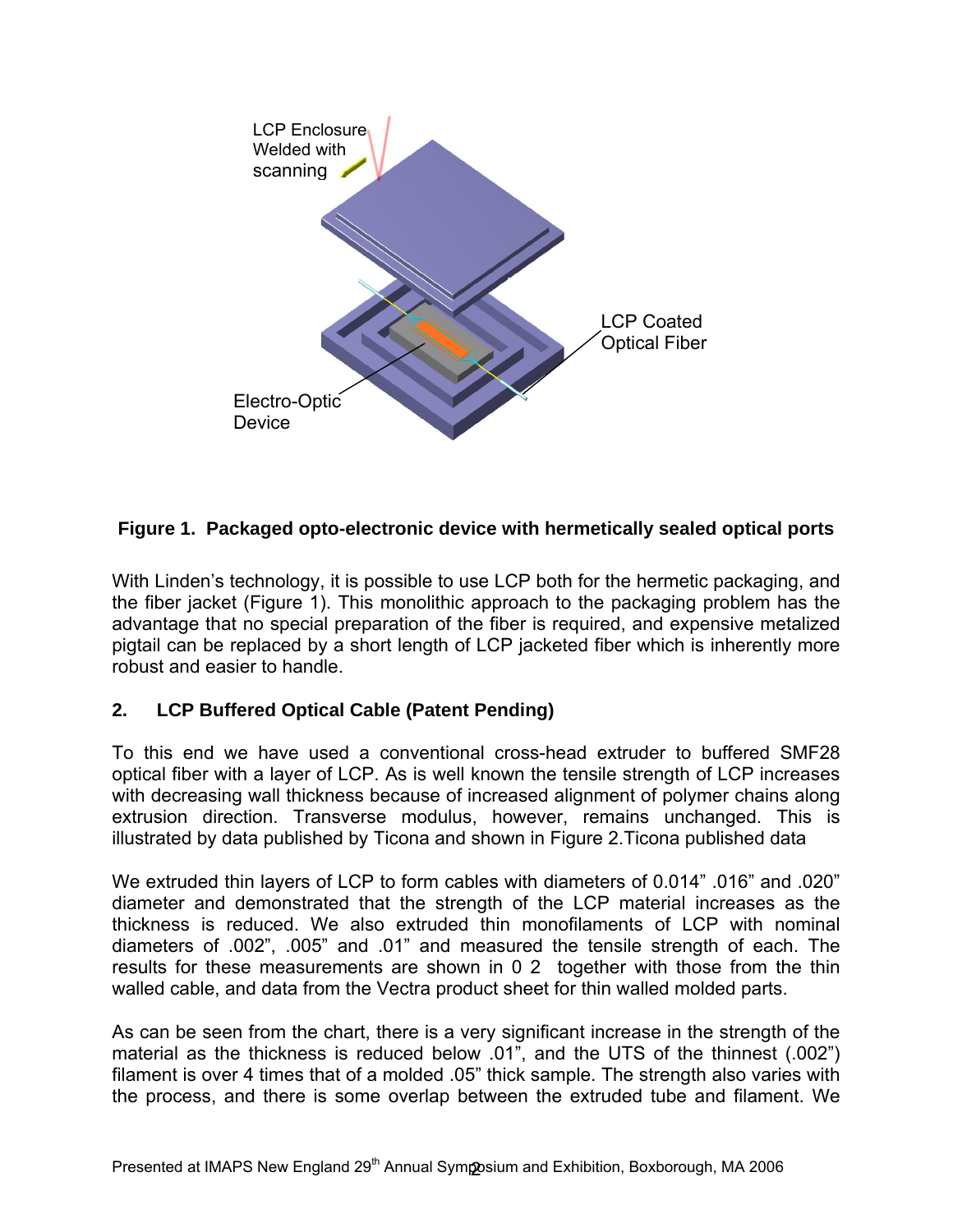suspect that the large surface area to volume ratio of the thin walled tube most probably gives rise to the greatest shear force, resulting in highly aligned material.



**Figure 2. UTS of LCP as a function of material thickness** 

## **3. Moisture Absorption in LCP Buffered SMF28e Cable**

LCP buffer of varying thickness was extruded on SMF28e fiber. A customized procedure was used to measure moisture absorption in these cables. We have earlier measured the moisture absorption of SMF28e and A950 separately. Thus by measuring the moisture absorption in LCP buffered SMF28e cable it was hoped that one could subtract the absorption in the LCP buffer so that what was left would be moisture transmitted by LCP and absorbed in the SMF28e. At temperatures below 70 $^{\circ}$  C we know that the moisture absorption of SMF28e is at least a factor of 10 higher than the LCP so that the SMF28e acts effectively as a moisture getter. By doing these measurements at different temperatures and for three different thicknesses of LCP buffer we hoped to extract the moisture transmission through LCP buffer as a function of temperature and thickness, information that is critical but not found in the literature.

Table 1 shows moisture absorption of 5 m sections of SMF28 fiber with 5 mil thick LCP so that the OD of the final structure was 20 mil (Cable is referred to as 20/10). Measurements are at 70 $^{\circ}$  C and 85 $^{\circ}$  C. Moisture absorption data for 5 m of 20/10 cable and SMF28e is shown in Figure 3. This shows dramatically that if a 5m length of SMF28e is exposed to moisture, within 30 mins. it absorbs 2.3 mg of moisture at room temperature. When it is protected by 5 mil thick LCP buffer it is still unsaturated after 340 hr. at 70 $^{\circ}$  C (Figure 3)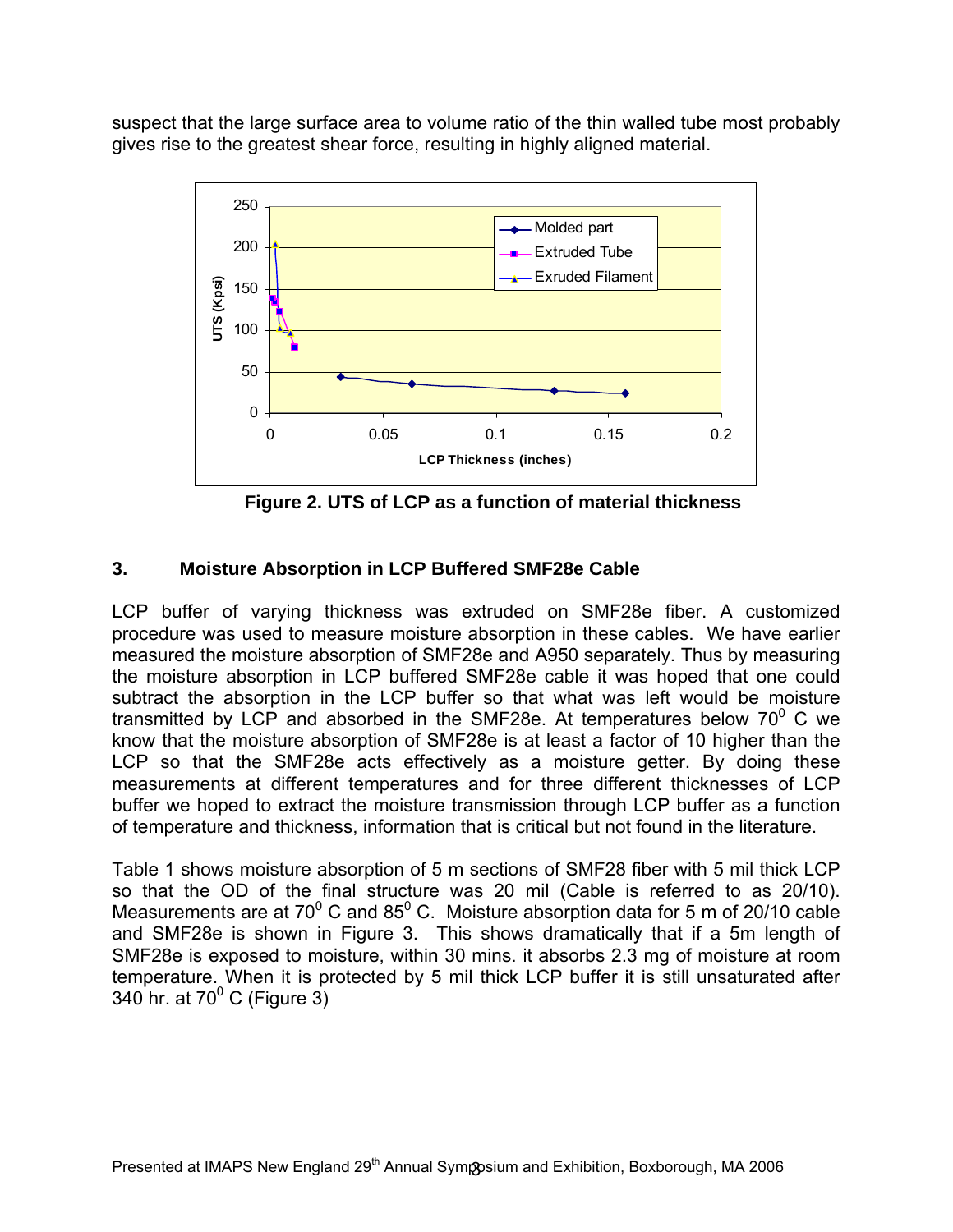| <b>Test Sample</b>                                                                                             | <b>Weight before</b><br>exposure (mg) | <b>Exposure</b><br>temperature $(^0C)$ | <b>Moisture exposure</b><br>time (hr.) | Wt. Increase (mg) |
|----------------------------------------------------------------------------------------------------------------|---------------------------------------|----------------------------------------|----------------------------------------|-------------------|
| <b>LCP</b><br>A950<br>buffered SMF28e;<br>LCP thickness 5<br>10<br>mil<br>mil<br>on<br><b>SMF28e.</b><br>Cable | 1277.968                              | 70                                     | 12                                     | 2.29              |
|                                                                                                                |                                       | 70                                     | 24                                     | 2.61              |
|                                                                                                                |                                       | 70                                     | 72                                     | 3.80              |
|                                                                                                                |                                       | 70                                     | 168                                    | 5.05              |
| OD 20 mil, Linden                                                                                              |                                       | 70                                     | 336                                    | 5.76              |
| 20/10<br>part<br>no.<br><b>LCP Cable</b>                                                                       |                                       | 70                                     | 504                                    | 5.96              |
|                                                                                                                |                                       |                                        |                                        |                   |

**Table 1. Moisture absorption of 20/10 LCP buffered SMF28e cable.** 



### **Figure 3. Moisture absorption vs. time in LCP buffered SMF28e fiber cable.**

### **4.0 Moisture Transmission Rate Through Extruded LCP Buffers**

The results of section 3 enable calculation of moisture transmission rate through thin extruded LCP tubes. We know from earlier work that the saturation moisture absorbed by 5 meters of 10 mil diameter extruded LCP rod and SMF28e, at 70 $^0$  C, is 0.69 mg and 6.54 mg respectively. LCP buffered cable with 5 mil thick LCP extruded on SMF28e (20/10 cable) has three times the volume of LCP as 10 mil LCP rod per unit length. Therefore, we expect the LCP in 5 m of 20/10 cable to absorb three times as much